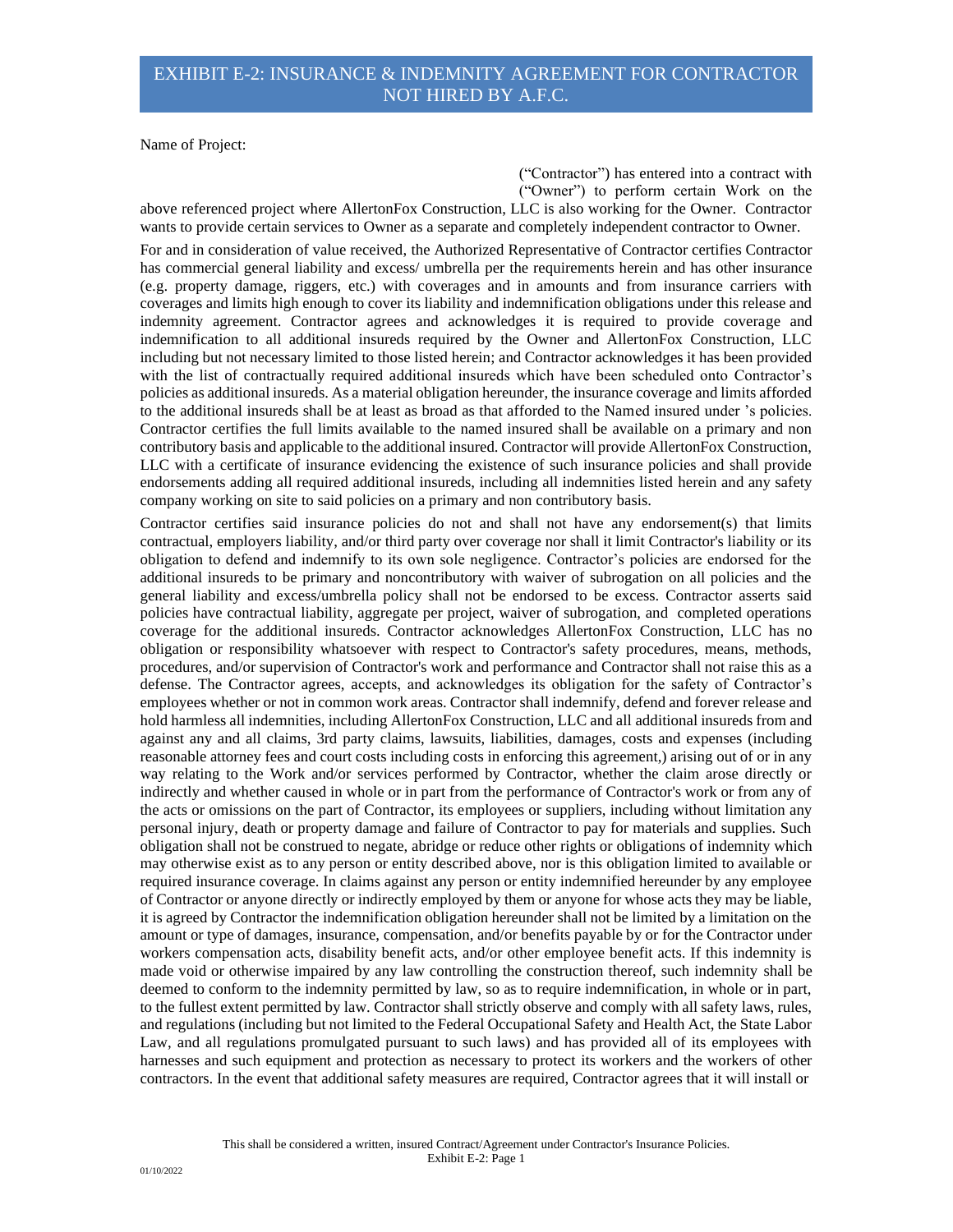## EXHIBIT E-2: INSURANCE & INDEMNITY AGREEMENT FOR CONTRACTOR NOT HIRED BY A.F.C.

procure such additional safety measures at its sole expense. To the fullest extent permitted by law, Contractor shall hold harmless, indemnify and defend against all losses, claims, fines, or expenses, including but not limited to attorney's fees, resulting from the enforcement of these laws and for related acts of its officers, employees, subcontractors, suppliers, and materialmen. The indemnity provided by requirements contained herein shall be in addition to and not in limitation upon any rights of common law indemnity. It is agreed and acknowledged this agreement shall be considered an insured agreement under Contractor's insurance policies. Contractor has submitted this release and indemnity agreement along with its certificate of insurance listing AllertonFox Construction, LLC as an additional insured and all other required additional insureds with copies of the required additional insured endorsements and the Acord Addendum NO. 855.

Please produce separate Certificate(s) of Insurance for this project as detailed below:

### **CERTIFICATE# 1:**

**Certificate Holder:** AllertonFox Construction LLC 121 W 27<sup>th</sup> Street, Suite 902 New York, NY 10018

**RE:** All Operations (AFC Job#: )

### **Additional Insureds:**

### **CERTIFICATE# 2 (IF APPLICABLE):**

**Certificate Holder:**

**RE:** All Operations

**Additional Insureds:**

#### **MINIMUM INSURANCE REQUIREMENTS FOR ALL CERTIFICATES:**

| <b>MINIMUM</b> Amount of Insurance:                          |             |
|--------------------------------------------------------------|-------------|
| Workmen's Compensation                                       |             |
| <b>Employers Liability</b>                                   | \$1,000,000 |
| State of New York and Broad Form (all state endorsement)     |             |
| US Longshoreman's and Harbor Workers Act (when required)     |             |
| Maritime and Federal Employers Liability Act (when required) |             |
| Comprehensive General Liability                              |             |
| Each Occurrence Limit                                        | \$2,000,000 |
| Bodily Injury, Personal Injury, Property Damage &            |             |
| Advertising Injury Limit (Per Occurrence)                    | \$2,000,000 |
| General Aggregate Limit (Per Project)                        | \$4,000,000 |
| Products & Completed Operations Aggregate Limit              | \$4,000,000 |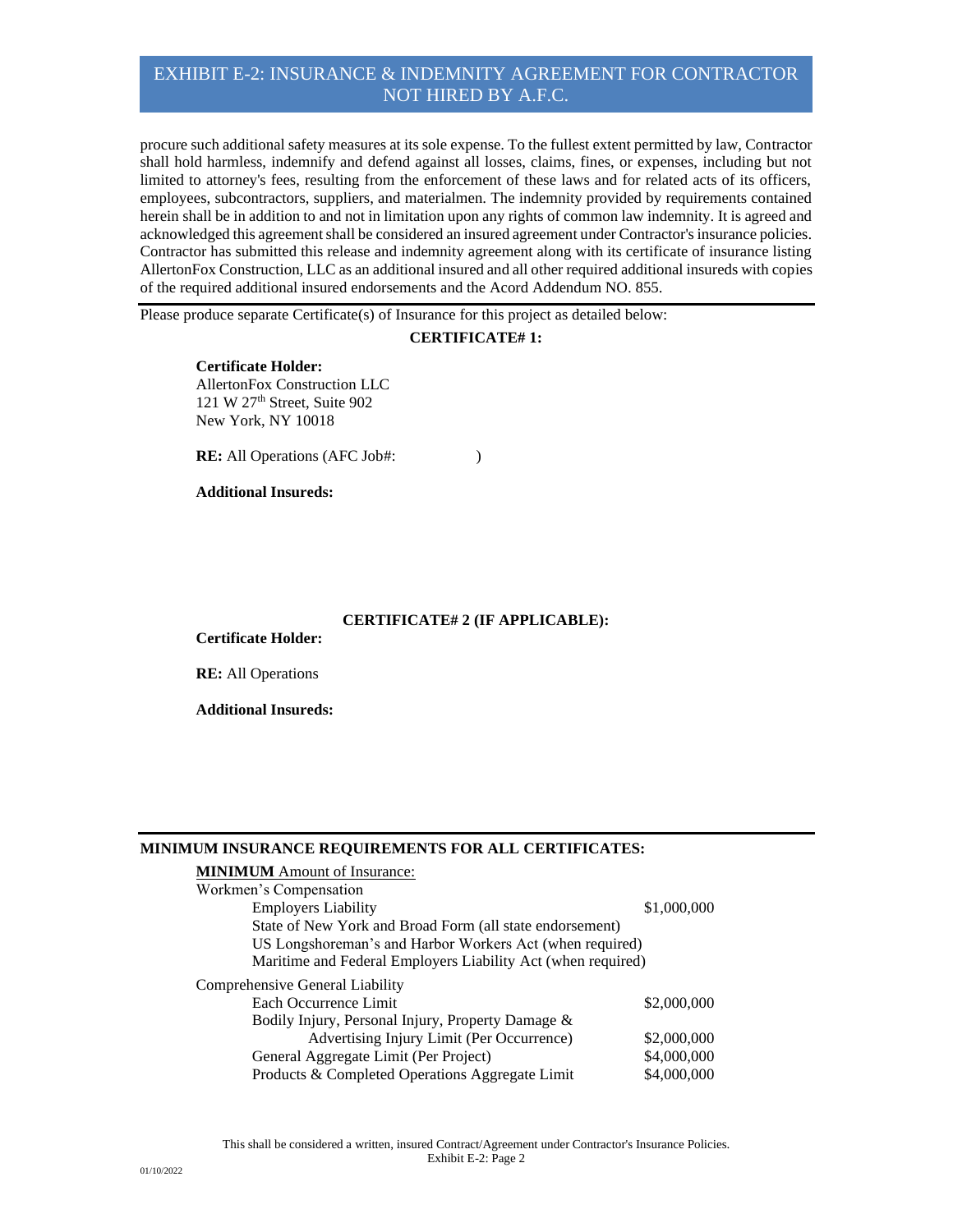# EXHIBIT E-2: INSURANCE & INDEMNITY AGREEMENT FOR CONTRACTOR NOT HIRED BY A.F.C.

Coverage: Independent Contractors Protective Completed Operations Broad Form Property Damage Broad Form Contractual Liability Explosion Collapse Underground Property Damage Personal Injury Contractual Liability Exclusions Deleted Contractual Liability for Personal Injury Applies Umbrella/Excess Liability (Limits vary based on GC's and/or Building's requirements) With per project limits not less than those specified herein or the policy limits, whichever is greater MINIMUM Limits if No Crane, Lift, or Hoist \$5,000,000 MINIMUM Limits if Crane, Lift, or Hoist  $$10,000,000**$ \*\* UNLESS AGREED OTHERWISE IN WRITING \*\* Business Automobile Liability

Bodily Injury & Property Damage (combined single limit) \$1,000,000 No fault liability as required by statute All Owned, Leased, Non-Owned and Hired Auto Liability coverage

- 1. Before commencing the Work and until completion and final acceptance thereof by Contractor, Subcontractor shall obtain and maintain, at its expense, with limits no less than those specified herein per project or their policy limits, whichever is greater, all from companies and in form and substance acceptable to Contractor and their underwriters. We reserve the right to request, in addition to certificates of insurance, complete copies of insurance policy(s) for the purpose of confirming validity of coverage as well as to view the exclusions and endorsements therein. Subcontractor shall provide insurance by insurance carriers rated "A- VIII" rated or better
- 2. Unacceptable Endorsements & Exclusions: Any form of New York Labor Law Exclusion or Limitation is prohibited. This includes but is not necessarily limited to: Action-Over Exclusions, Amendments to Employer's Liability Contractual Liability Giveback, Occupational Disease Exclusions, NY State Exclusions, or any other amendment, condition, endorsement or exclusion with the intent or purpose to limit claims related to NY Labor Law. Any form of height restrictions or residential work exclusions are prohibited.
- 3. Policy shall contain terms, conditions, and coverages not more restrictive than AllertonFox's insurance in the context of any claims to which this insurance applies.
- 4. Damages recoverable by AllertonFox Construction in any action shall not be limited by the amount of coverage specified in the insurance policy or policies, but shall be the amount of actual damages recoverable by law.
- 5. Commercial General Liability (CGL) Requirements: Additional Insured Endorsement CG2026 07/04 or an endorsement providing equivalent coverage for Ongoing Operations, Primary & Non-Contributory, Waiver of Subrogation, Per Project Aggregate
- 6. Commercial Umbrella or Excess Liability Requirements: Coverage must include as insureds all entities that are additional insureds on the CGL, Primary & Non-Contributory, Waiver of Subrogation.
- 7. Commercial Umbrella or Excess Liability coverage being excess over primary GL, Auto and Employers Liability.
- 8. Auto Liability Requirements: Additional Insured, Primary & Non-Contributory, Waiver of Subrogation
- 9. Workers Compensation Requirements: Waiver of Subrogation applies to NY
- 10. State Disability (DBL) in accordance with the statutory laws of the State of New York and /or other States as required by law.